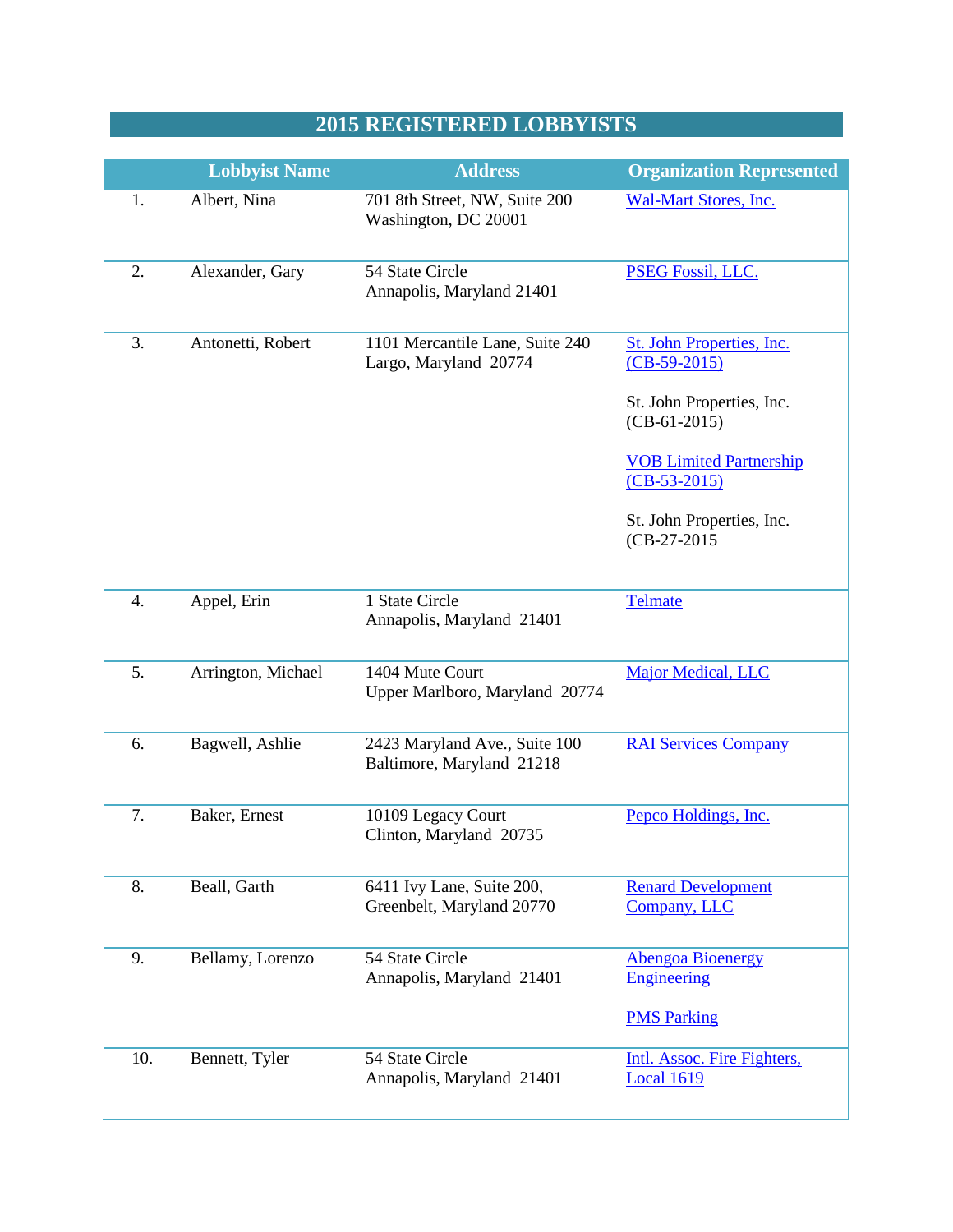|     | <b>Lobbyist Name</b>               | <b>Address</b>                                                    | <b>Organization Represented</b>                                                                                          |
|-----|------------------------------------|-------------------------------------------------------------------|--------------------------------------------------------------------------------------------------------------------------|
|     |                                    |                                                                   | <b>Blueline Security Services</b>                                                                                        |
| 11. | Bryant, Eric                       | 225 Duke of Gloucester Street<br>Annapolis, Maryland 21401        | <b>Walton Development and</b><br>Management                                                                              |
| 12. | Cooley, Bethanne                   | 1400 16th Street, NW, Suite 600<br>Washington, DC 20036           | <b>CTIA - The Wireless</b><br><b>Association</b>                                                                         |
| 13. | Dlhopolsky, Heather                | One Park Place, Suite 585<br>Annapolis, Maryland 21401            | <b>Forestville New Redeemer</b><br><b>Baptist Church</b><br><b>Summerfield Partners, LLC</b>                             |
| 14. | Dunn, Dennis                       | 1120 20 <sup>th</sup> Street, NW, #800<br>Washington, DC 20036    | AT&T                                                                                                                     |
| 15. | Fowler, Michael                    | 47 State Circle, Suite 403<br>Annapolis, Maryland 21401           | <b>Baltimore Gas and Electric</b><br><b>Company</b>                                                                      |
| 16. | Gagalis, Rebecca                   | 2730 University Boulevard<br>Suite 900<br>Wheaton, Maryland 20902 | Westfield, LLC                                                                                                           |
| 17. | Garagiola, Hannah                  | 54 State Circle<br>Annapolis, Maryland 21401                      | <b>Abengoa Bioenergy</b><br>Engineering                                                                                  |
| 18. | Gibbs, Edward Jr.                  | 1300 Caraway Court, Suite 102<br>Largo, Maryland 20774            | D.R. Horton, Inc.<br>Douglas Development Corp.<br>Jemal's Post, LLC                                                      |
| 19. | Graziano, Michael A.               | 9200 Basil Court, 400<br>Largo, Maryland 20774                    | <b>Prince George's County</b><br><b>Association of Realtors</b>                                                          |
| 20. | GS Proctor and<br>Associates, Inc. | 14408 Old Mill Road, Suite 201<br>Upper Marlboro, Maryland 20772  | <b>Brandywine Investment</b><br>Properties, LLC<br><b>NAI The Michaels Companies</b><br><b>Mill Branch Crossing, LLC</b> |
| 21. | Haller, Thomas                     | 1300 Caraway Court, Suite 102<br>Largo, Maryland 20774            | Route 301/Industrial/CPI<br><b>Limited Partnership</b>                                                                   |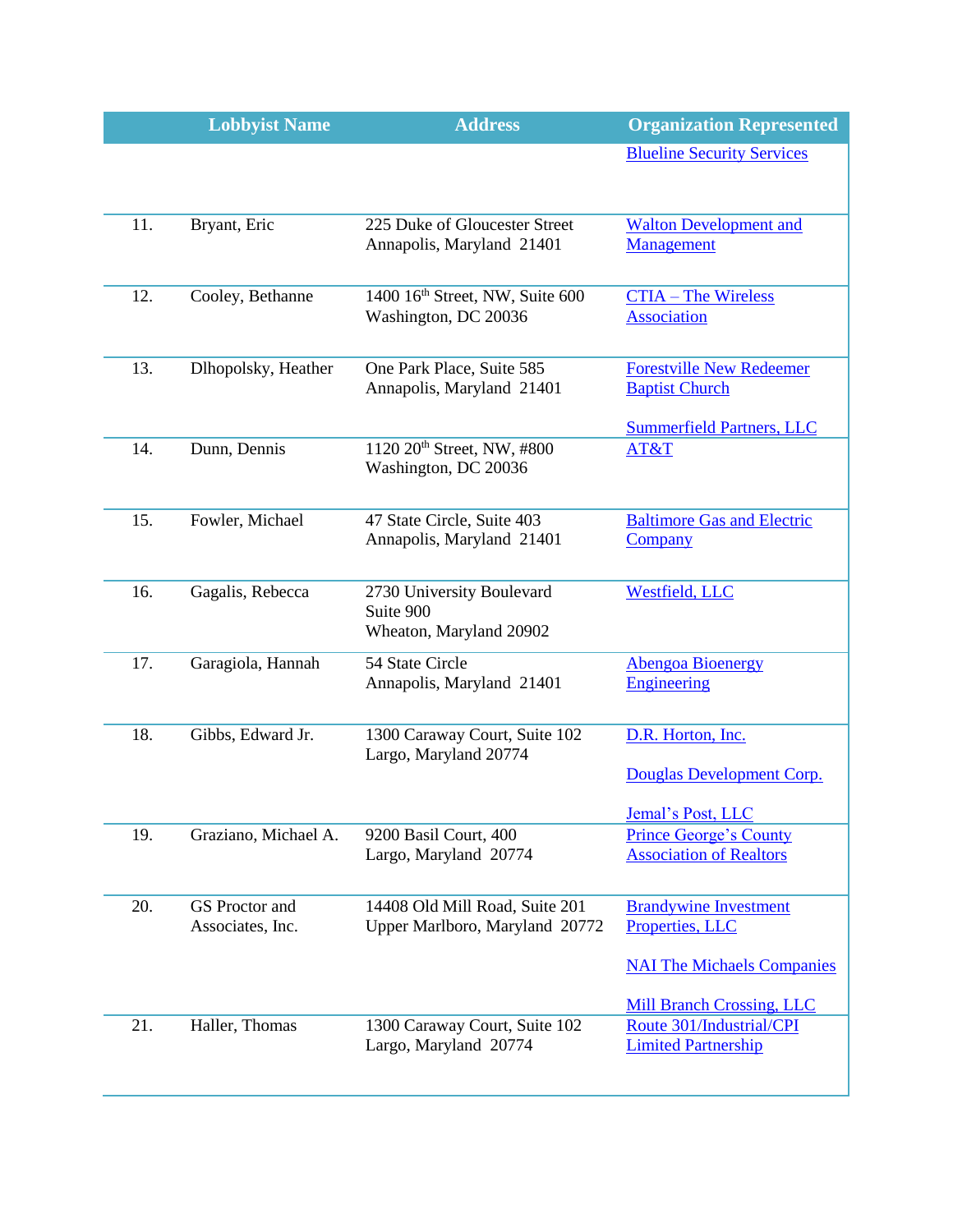|     | <b>Lobbyist Name</b> | <b>Address</b>                                                      | <b>Organization Represented</b>                                                              |
|-----|----------------------|---------------------------------------------------------------------|----------------------------------------------------------------------------------------------|
|     |                      |                                                                     | <b>West Hyattsville Property</b><br>Company, LLC<br>(CB-54-2015, CB-55-2016,<br>$CB-56-2016$ |
|     |                      |                                                                     | <b>Brandywine Realty Partners,</b><br><b>LLC</b><br>$(CB-27-2015)$                           |
|     |                      |                                                                     | <b>International Learning Hub,</b><br><b>LLC</b><br>$(CB-98-2015)$                           |
|     |                      |                                                                     | <b>PMM Enterprises, LLC</b><br>$(CB-42-2015)$                                                |
|     |                      |                                                                     | <b>Cambridge Place at</b><br>Westphalia, LLC<br>(CR-38-2015 and CB-48-<br>2015)              |
|     |                      |                                                                     | <b>CPI Limited Partnership</b><br>(CB-22-2015, and CB-23-<br>2015)                           |
|     |                      |                                                                     | <b>Greenlife Property Group,</b><br><b>LLC</b><br>$(CB-64-2015)$                             |
| 22. | Harris, LaTara       | 1120 20 <sup>th</sup> Street, NW, Suite 800<br>Washington, DC 20036 | AT&T Services, Inc.                                                                          |
| 23. | Hatcher, Chris       | 7979 Old Georgetown Road<br>Suite 400<br>Bethesda, Maryland 20814   | Palisades Development, LLC                                                                   |
| 24. | Hatcher, Michael     | 10701 Parkridge Blvd., Suite 300<br>Reston, VA 20191                | <b>Pepco Holdings</b>                                                                        |
| 25. | Hecht, William       | 2049 Century Park East, 41st Floor<br>Century City, CA 90067        | Westfield, LLC                                                                               |
| 26. | Jackson, Marcus      | 11825 West Markey Place<br>Fulton, Maryland 20759                   | <b>Maryland Building Industry</b><br><b>Association</b>                                      |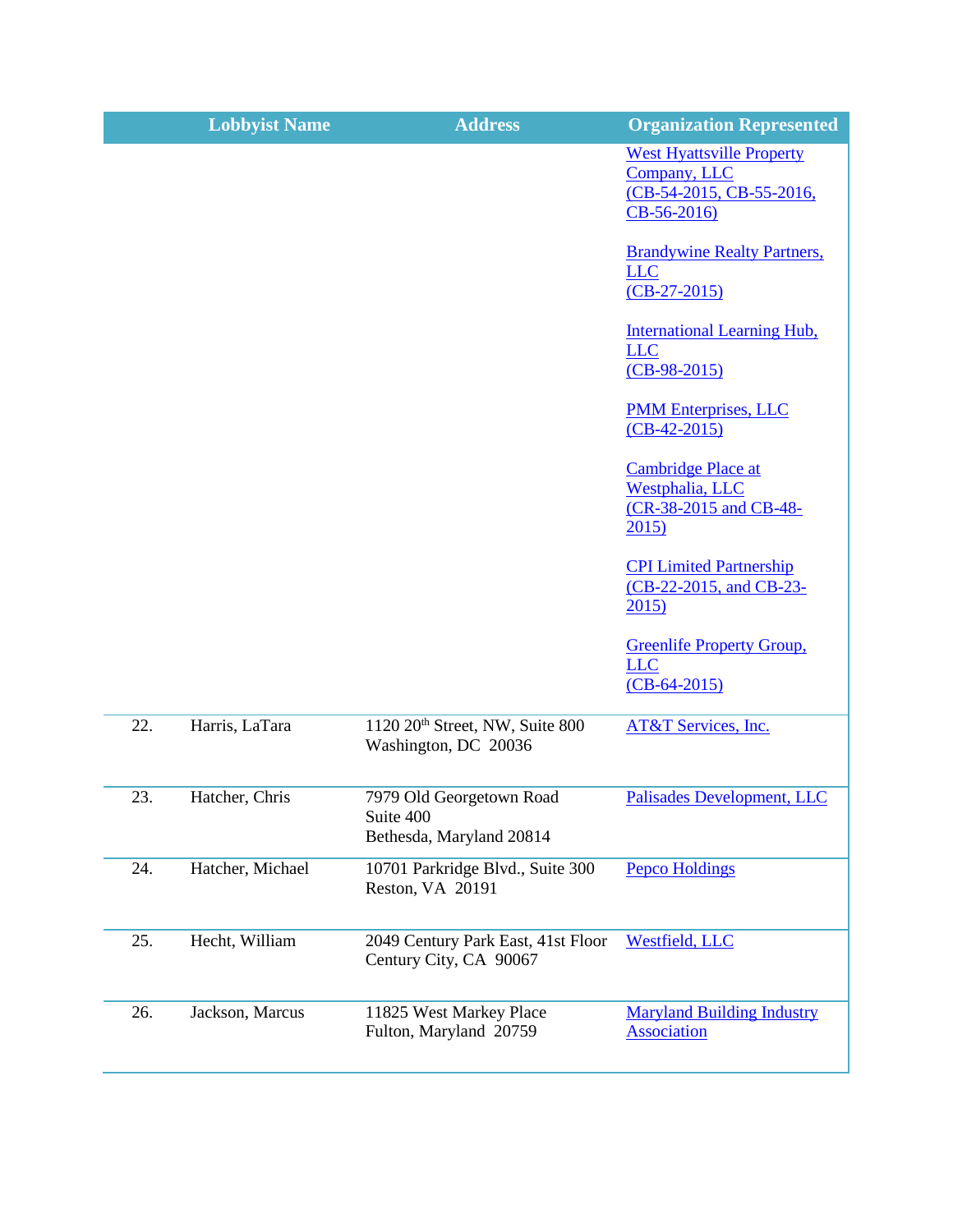|     | <b>Lobbyist Name</b>                                | <b>Address</b>                                                              | <b>Organization Represented</b>                  |
|-----|-----------------------------------------------------|-----------------------------------------------------------------------------|--------------------------------------------------|
| 27. | Jacobson, Jonas                                     | 125 Cathedral Street<br>Annapolis, Maryland 21401                           | <b>Sun Services</b>                              |
|     |                                                     |                                                                             | <b>Orchard Development</b><br>Corporation        |
| 28. | Jones, Lisa                                         | 2423 Maryland Ave., Suite 100<br>Baltimore, Maryland 21218                  | <b>The Gordian Group</b>                         |
|     |                                                     |                                                                             | <b>RAI Services Company</b>                      |
| 29. | Kaufman, Robert                                     | 11825 West Markey Place<br>Fulton, Maryland 20759                           | Maryland Building Industry<br>Association        |
| 30. | LaRocca, Michele                                    | 6801 Kenilworth Ave., Suite 400<br>Riverdale Park, Maryland 20757           | The TBG Companies                                |
|     |                                                     |                                                                             | <b>Oakcrest West, LLC</b>                        |
| 31. | Lucchi, Leonard                                     | 11785 Beltsville Drive, 10 <sup>th</sup> Floor<br>Calverton, Maryland 20705 | The Arc of Prince George's<br>County, Inc.       |
| 32. | Mackenzie, Clive                                    | 2730 University Blvd., Suite 900<br>Wheaton, Maryland 20902                 | Westfield, LLC                                   |
| 33. | Malone, Sean                                        | 2423 Maryland Ave., Suite 100<br>Baltimore, Maryland 21218                  | The Gordian Group                                |
|     |                                                     |                                                                             | <b>RAI Services Company</b>                      |
| 34. | McDonough, Caitlin                                  | 2423 Maryland Ave., Suite 100<br>Baltimore, Maryland 21218                  | <b>The Gordian Group</b>                         |
|     |                                                     |                                                                             | <b>RAI Services Company</b>                      |
|     |                                                     |                                                                             | <b>ABC</b> Joint Legislative<br>Committee        |
|     |                                                     |                                                                             | <b>Maryland Minority</b><br><b>Contractors</b>   |
| 35. | Montenegro, Raquel<br>Doria<br>(Ballard Spahr, LLP) | 1909 K Street, NW, 12 <sup>th</sup> Floor<br>Washington, DC 20006           | Pantzer Properties, Inc.                         |
| 36. | Mossburg, Matthew                                   | P.O. Box 83<br>Barnesville, Maryland 20838                                  | <b>Amy's Contracting Services,</b><br><b>LLC</b> |
|     |                                                     |                                                                             |                                                  |
| 37. | Noonan, Katie<br>(Ballard Spahr, LLP)               | 1909 K Street, NW, 12 <sup>th</sup> Floor<br>Washington, DC 20006           | Pantzer Properties, Inc.                         |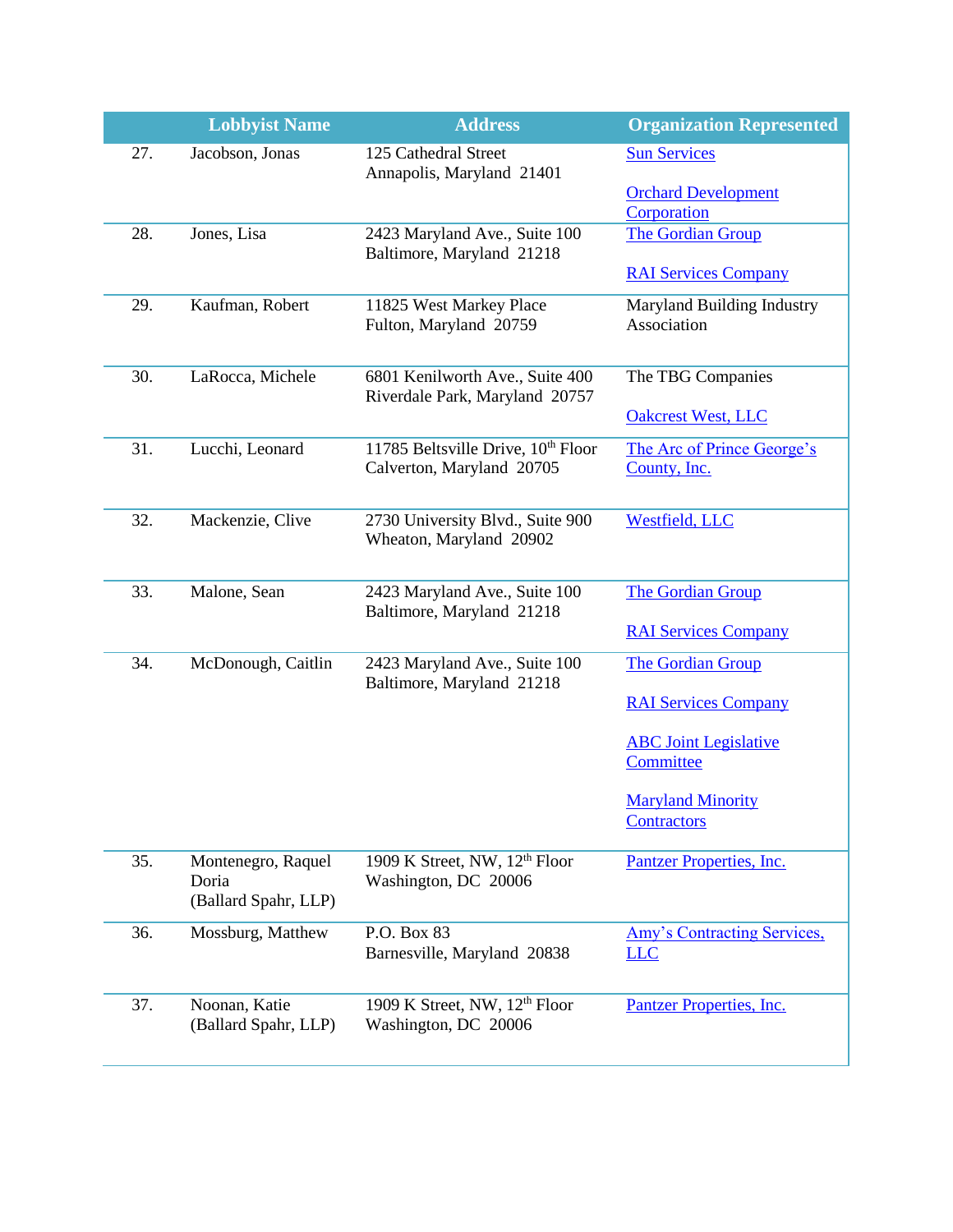|     | <b>Lobbyist Name</b>       | <b>Address</b>                                                   | <b>Organization Represented</b>                                   |
|-----|----------------------------|------------------------------------------------------------------|-------------------------------------------------------------------|
| 38. | Parker, Midgett            | One Park Place, Suite 585<br>Annapolis, Maryland 21401           | <b>Summerfield Partners, LLC</b><br>(Site Plan condition)         |
|     |                            |                                                                  | Forestville New Redeemer<br><b>Baptist Church</b>                 |
|     |                            |                                                                  | <b>Collective Empowerment</b><br>Group                            |
|     |                            |                                                                  | <b>Washington Gas</b>                                             |
| 39. | Pasternak, Jerry           | 701 9th Street, NW<br>Washington, DC 20068                       | Pepco Holdings, Inc.                                              |
| 40. | Proctor, Gregory           | 14408 Old Mill Road, Suite 201<br>Upper Marlboro, Maryland 20772 | <b>NAI The Michael Companies</b><br>$(CB-62-2015)$                |
|     |                            |                                                                  | <b>Brandywine Investment</b><br>Properties, LLC<br>$(CB-73-2015)$ |
| 41. |                            |                                                                  | <b>Mill Branch Crossing, LLC</b>                                  |
|     | Reich, Stephanie           | 2300 Clarendon Blvd., 4th Floor<br>Arlington, Virginia 22201     | <b>Sturgis Web Services</b>                                       |
| 42. | Ridick, Major              | 8181 Professional Place, Suite 202<br>Landover, Maryland 20785   | <b>GANTECH, Inc.</b>                                              |
|     |                            |                                                                  | 3510 LLC                                                          |
|     |                            |                                                                  | <b>ATAPCO</b>                                                     |
|     |                            |                                                                  | Mythics, Inc.                                                     |
|     |                            |                                                                  | <b>Oakland Consulting, Inc.</b>                                   |
| 43. | Roberts-Satinsky,<br>Megan | One Park Place, Suite 585<br>Annapolis, Maryland 21401           | <b>Forestville New Redeemer</b><br><b>Baptist Church</b>          |
|     |                            |                                                                  | <b>Summerfield Partners, LLC</b>                                  |
|     |                            |                                                                  | <b>Washington Gas</b>                                             |
| 44. | Roddy, Patrick             | 225 Duke of Gloucester Street<br>Annapolis, Maryland 21401       | <b>Walton Development and</b><br>Management                       |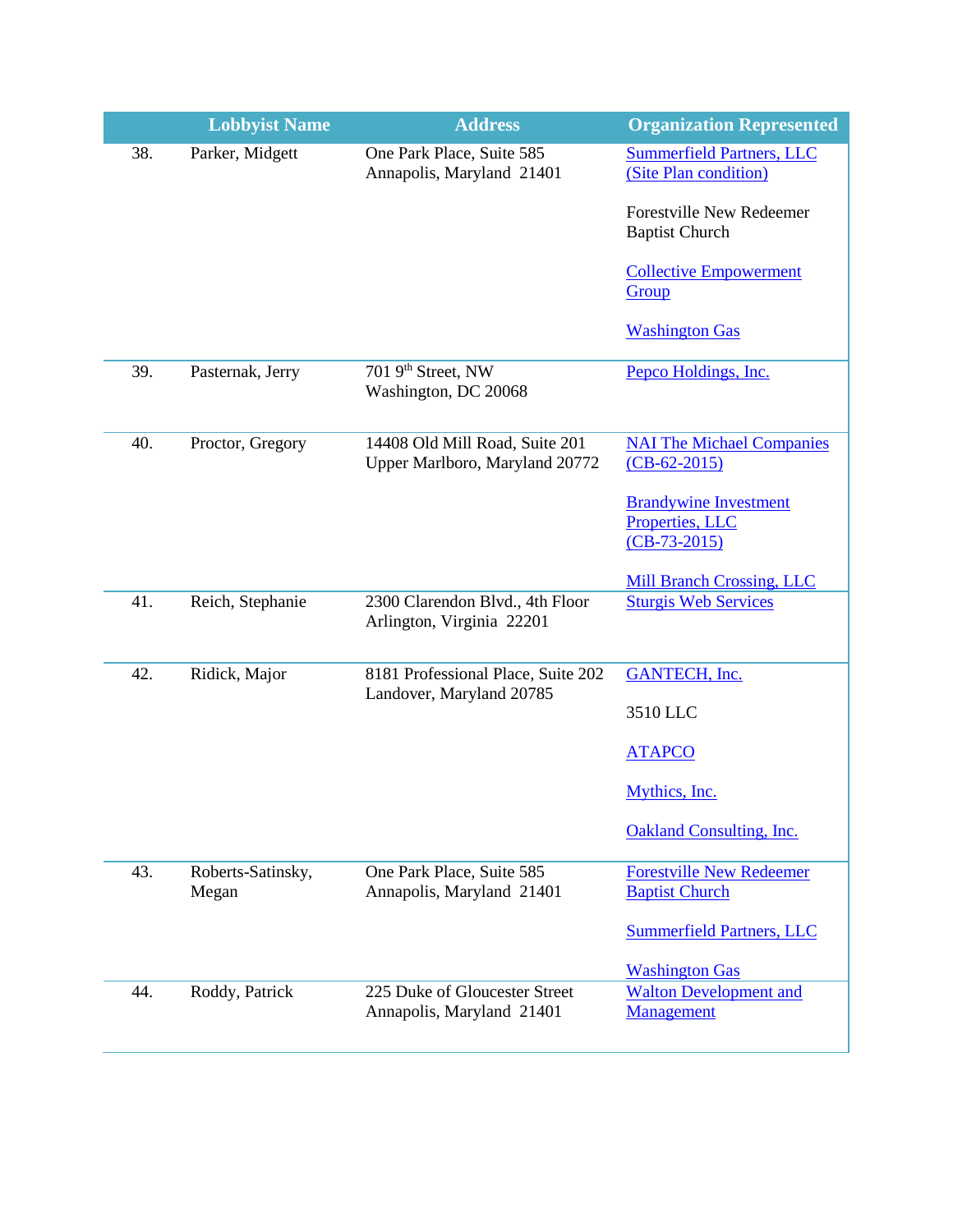|     | <b>Lobbyist Name</b>                           | <b>Address</b>                                               | <b>Organization Represented</b>                   |
|-----|------------------------------------------------|--------------------------------------------------------------|---------------------------------------------------|
| 45. | Rodgers, Beatrice                              | 1401 McCormick Drive<br>Largo, Maryland 20774                | The ARC Prince George's<br>County, Inc.           |
| 46. | Ross, Justin                                   | 125 Cathedral Street<br>Annapolis, Maryland 21401            | <b>Sun Services</b>                               |
|     |                                                |                                                              | <b>Uber</b>                                       |
|     |                                                |                                                              | <b>Community First Development</b><br>Corporation |
|     |                                                |                                                              | Ernst & Young                                     |
|     |                                                |                                                              | <b>Orchard Development</b><br>Corporation         |
|     |                                                |                                                              | Altria Client Services, Inc.                      |
| 47. | Rozner, Joel                                   | 225 Duke of Gloucester Street<br>Annapolis, Maryland 21401   | <b>Wal-Mart Stores, Inc.</b>                      |
|     |                                                |                                                              | <b>Waste Management of</b><br>Maryland            |
|     |                                                |                                                              | Optotraffic                                       |
|     |                                                |                                                              | <b>Walton Development and</b><br>Management       |
| 48. | Schuler, James                                 | 1400 16th Street, NW, Suite 600<br>Washington, DC 20036      | <b>CTIA-The Wireless</b><br><b>Association</b>    |
| 49. | Thompson, Melvin                               | 6301 Hillside Ct<br>Columbia, Maryland 21046                 | <b>Restaurant Association of MD</b>               |
| 50. | Tydings, Joseph<br>(Dickstein Shapiro,<br>LLP) | 1825 Eye Street NW<br>Washington, DC 20006                   | <b>Brightseat Associates, LLC</b>                 |
| 51. | Warfel, Russell                                | 6801 Kenilworth Ave., Suite 400<br>Riverdale, Maryland 20737 | Oakcrest West, LLC                                |
| 52. | Washington, Charles                            | 701 9th Street, NW<br>Washington, DC 20068                   | Pepco Holdings, Inc.                              |
| 53. | Watkins, Tami                                  | 701 9th Street, NW<br>Washington, DC 20068                   | Pepco Holdings, Inc.                              |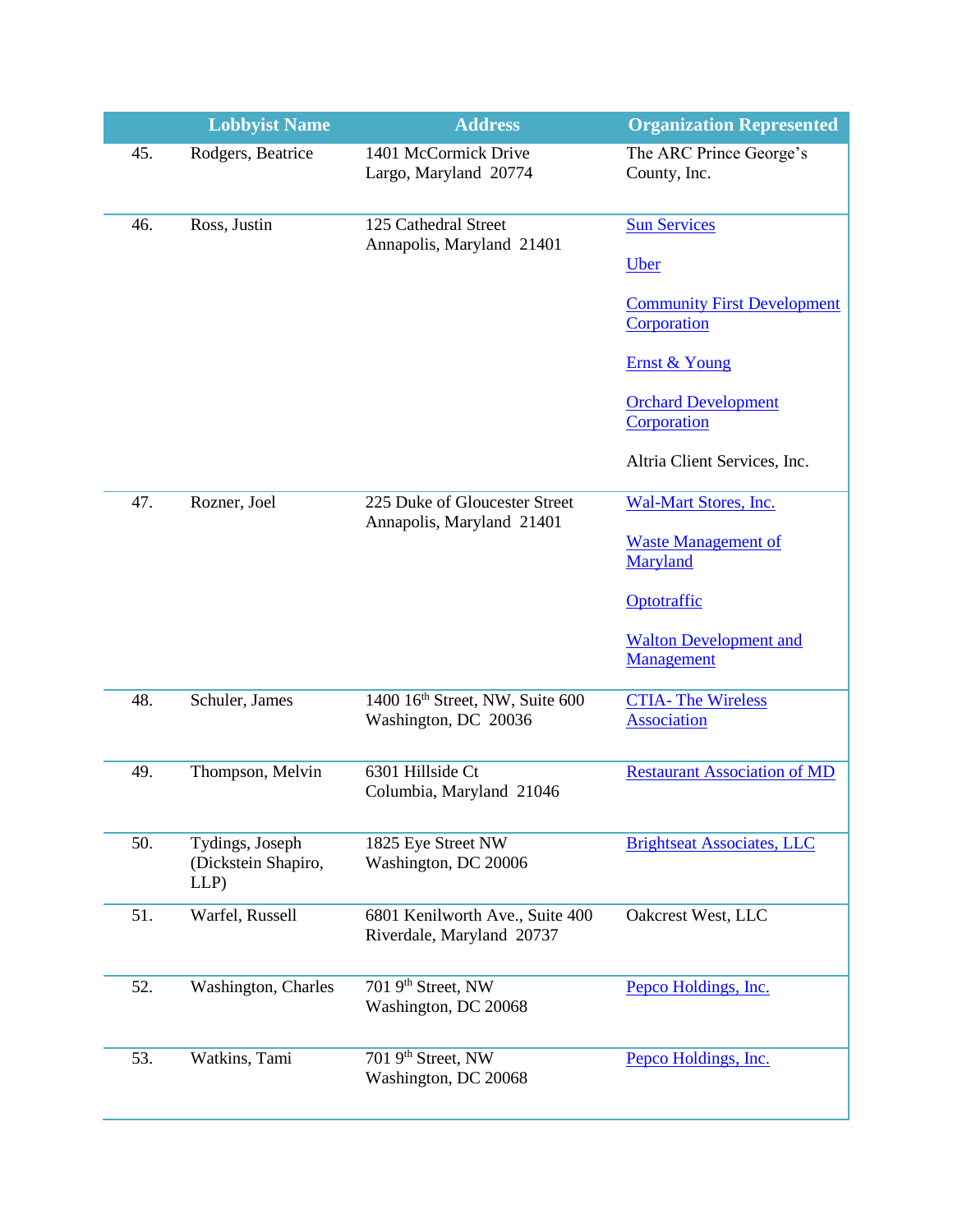|     | <b>Lobbyist Name</b> | <b>Address</b>                                             | <b>Organization Represented</b>                                                      |
|-----|----------------------|------------------------------------------------------------|--------------------------------------------------------------------------------------|
| 54. | Watson, Kerry        | 54 State Circle<br>Annapolis, Maryland 21401               | <b>AETNA Life Insurance</b><br>Company, Inc.                                         |
|     |                      |                                                            | <b>Doctor's Community Hospital</b>                                                   |
|     |                      |                                                            | <b>Printing and Graphics</b><br><b>Association of Mid-Atlantic</b>                   |
|     |                      |                                                            | <b>Angarai International</b>                                                         |
|     |                      |                                                            | <b>Business Health Services</b>                                                      |
|     |                      |                                                            | Charles P. Johnson &<br><b>Associates</b>                                            |
|     |                      |                                                            | Intl. Assoc. Fire Fighters,<br><b>Local 1619</b>                                     |
|     |                      |                                                            | <b>Abengoa Bioenergy</b><br><b>Engineering</b>                                       |
|     |                      |                                                            | <b>Dart Container Corporation</b>                                                    |
|     |                      |                                                            | <b>Canton Group</b>                                                                  |
|     |                      |                                                            | Dart Container Corp.                                                                 |
|     |                      |                                                            | <b>Solar City</b>                                                                    |
|     |                      |                                                            | <b>PMS Parking</b>                                                                   |
|     |                      |                                                            | <b>American Society for the</b><br><b>Prevention of Cruelty to</b><br><b>Animals</b> |
|     |                      |                                                            | Verizon Maryland, Inc.                                                               |
|     |                      |                                                            | <b>Blueline Security Services</b>                                                    |
|     |                      |                                                            | Clark Enterprise, Inc.                                                               |
|     |                      |                                                            | <b>PSEG Fossil, LLC</b>                                                              |
| 55. | Weber, Joy           | 225 Duke of Gloucester Street<br>Annapolis, Maryland 21401 | <b>Walton Development and</b><br>Management                                          |